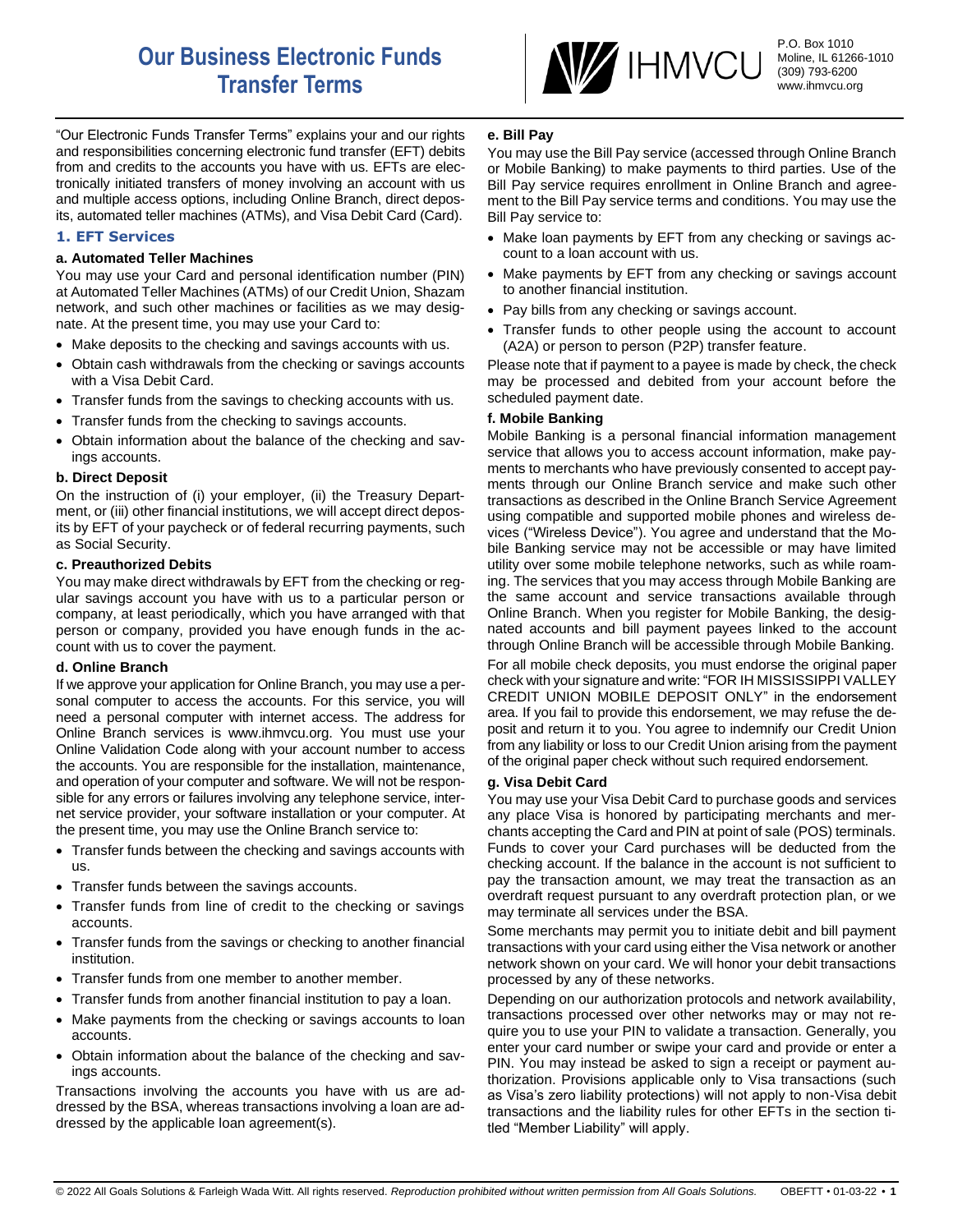#### **h. Electronic Check Transaction**

You may authorize a merchant or other payee to make a one-time electronic payment from the checking account using information from your check to pay for purchases, pay bills or pay other obligations ("Electronic Check Transactions"). You agree that your authorization for an electronic check transaction occurs when you initiate such a transaction after receiving any required notice regarding the merchant's right to process the transaction or payment, including any written sign provided by the merchant at the time of your transaction. All terms governing electronic funds transfer services will apply to Electronic Check Transactions. You remain responsible for notifying us of any unauthorized electronic check transaction shown on your statement.

#### **2. Service Limitations**

#### **a. Automated Teller Machines**

**1) Withdrawals.** Cash withdrawals from ATMs can be made as often as you like. You may withdraw (or transfer to another account) up to \$2,000 (if there are sufficient funds in the account) per business day. For purposes of determining whether you have reached the daily limit, a day ends at 6:00 p.m. Friday, Saturday, Sunday, and holidays are considered as one business day for the purposes of this limit.

#### **b. Online Branch Service**

**1) Transfers.** You may make funds transfers to the accounts with us, or other accounts you authorize, as often as you like. We may limit the number of certain types of withdrawals from some accounts, as described in "Our Rates & Service Charges." Bill payer transactions are limited to \$45,000 per transaction. You may transfer or withdraw up to the available balance in the account or available credit line at the time of the transfer, except as limited under other agreements. When you initiate an internal transfer, we will try to pull the funds out of the account on the day the transfer is initiated. If the funds are not available in the account, we will attempt to pull the funds out again on the following day. We reserve the right to refuse any transaction that would draw upon insufficient or unavailable funds, lower an account below a required balance or otherwise require us to increase our required reserve on the account.

**2) Account Information.** Account balance and transaction history information may be limited to recent account information. The availability of funds for transfer or withdrawal may be limited, due to the processing time for ATM transactions. See "Funds Availability of Deposits.'

**3) E-Mail and Stop Payment Requests.** We may not immediately receive e-mail communications that you send and we will not act based on e-mail requests until we actually receive your message and have a reasonable opportunity to act. Any stop payment request you transmit electronically is deemed to be a verbal request and will expire in fourteen (14) days unless confirmed in writing as addressed in the BSA. Contact us immediately regarding an unauthorized transaction or stop payment request.

#### **c. Bill Pay A2A and P2P Transactions**

For A2A and P2P transfers, limits will be set at the time you use the service and will be disclosed to you prior to your use of the service.

#### **d. Mobile Banking**

You are fully responsible for understanding how to use Mobile Banking before you actually do so, and you must use Mobile Banking in accordance with any use or operational instructions posted on our web site. You are also responsible for your use of your Wireless Device and the Mobile Banking Service software provided to you. Mobile deposits are limited to no more than \$4,000.00 per deposit per day. If you authorize the use of biometric login (for example, fingerprint or retinal scan) for Mobile Banking, the service may be accessed using any biometric login recognized by your wireless device, even if it is not your own. If you have permitted another person to use their own biometrics to authorize activity on your wireless device, their biometrics will also gain access to Mobile Banking if you have authorized biometric login. We will not be liable to you for any losses caused by your failure to properly use Mobile Banking, the Software or your Wireless Device. You may experience technical or other difficulties related to Mobile Banking that may result in loss of data, personalization settings or other Mobile Banking interruptions. We assume no responsibility for the timeliness, deletion, misdelivery or failure to store any user data, communications or personalization settings in connection with your use of Mobile Banking. We assume no responsibility for the operation, security, or functionality of any Wireless Device or mobile network that you utilize to access Mobile Banking. Financial information shown on Mobile Banking reflects the most recent account information available through Mobile Banking, and may not be current. You agree that we are not liable for delays in updating account information accessed through Mobile Banking. We are not responsible for any actions you take based on information accessed through the Mobile Banking app that is not current. If you need the most current account information, you agree to contact us directly.

#### **e. Visa Debit Card**

There is no limit on the number of Visa Debit Card purchase transactions you may make during a statement period. Point of Sale transactions are limited to a total of \$5,000.00 for purchases per business day. We reserve the right to refuse any transaction that would draw upon insufficient funds or require us to increase our required reserve on the account. We may set other limits on the amount of any transaction, and you will be notified of those limits. You are solely responsible for any disputes you may have with merchandise or services received using the Visa Debit Card. We are not responsible for any damages, liability or settlement resolution as a result of the misrepresentation of quality, price, or warranty of goods or services by a merchant.

The use of a Card and Account with us are subject to the following conditions:

**1) Ownership of Cards.** Any Card or other device that we supply to you is our property and must be immediately returned to us, or to any person whom we authorize to act as our agent, or to any person who is authorized to honor the Card, according to instructions. The Card may be repossessed at any time at our sole discretion without demand or notice. You cannot transfer the Card or Account to another person.

**2) Honoring the Card.** Neither we nor merchants authorized to honor the Card will be responsible for the failure or refusal to honor the Card or any other device we supply to you. If a merchant agrees to give you a refund or adjustment, you agree to accept a credit to the account with us in lieu of a cash refund. You may not use the Card for any illegal or unlawful transaction. We may refuse to authorize any transaction that we believe may be illegal or unlawful.

**3) Visa Account Updater Service.** The account you have with us is automatically enrolled in the Visa Account Updater Service (VAU). The service is provided as a benefit in order to facilitate uninterrupted processing of recurring charges you have authorized. Under the VAU service, if you have authorized a participating merchant to bill your Card for recurring payments, your new Card number and expiration date will automatically be sent to that merchant if we change your Card number (i.e. when replacing a lost or stolen Card). Card numbers are only supplied to merchants who participate in the VAU service. Because not all merchants participate in the VAU service, you should still notify each merchant when your Card number changes in order to permit recurring payments to continue to be charged to the account.

**4) Currency Conversion; International Transaction Fee.** Purchases and withdrawals made in foreign countries will be billed to you in U.S. dollars. The currency conversion rate for international transactions, as established by Visa International, Inc., is a rate selected by Visa from the range of rates available in wholesale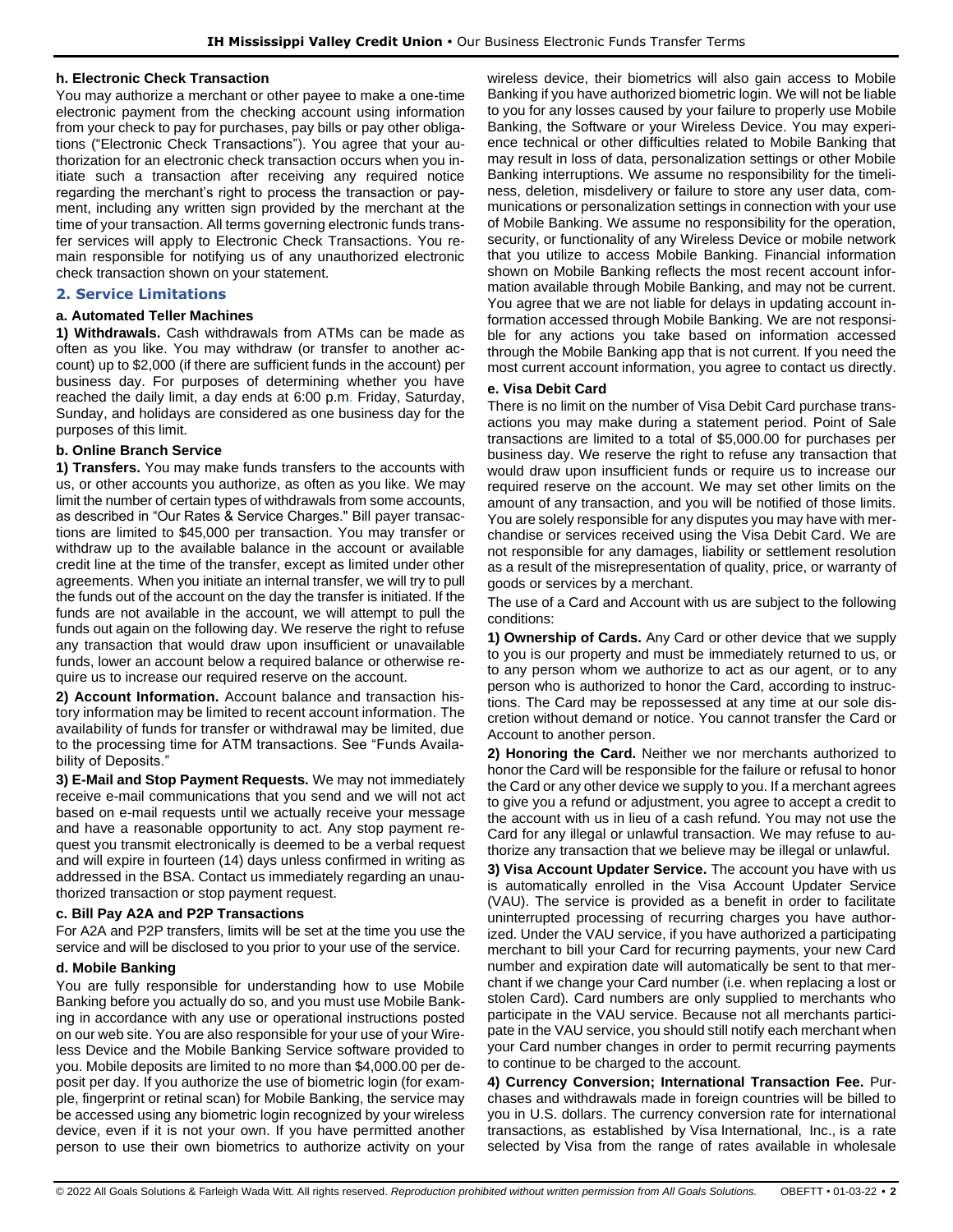currency markets for the applicable central processing date, which may vary from the rate Visa itself receives, or the governmentmandated rate in effect for the applicable central processing date. In addition, you will be charged an International Transaction Fee as set forth in "Our Rates & Service Charges" for any card transaction at a location in a foreign country or with a merchant located in a foreign country even if you initiate the transaction from within the United States.

## **3. Security of Personal Identification Number**

The Personal Identification Number (PIN) is established for your security purposes. The PIN is confidential and should not be disclosed to third parties or recorded. You are responsible for safekeeping your PIN. You agree not to disclose or otherwise make your PIN available to anyone not authorized to sign on the accounts with us. If you authorize anyone to have or use your PIN, that authority will continue until you specifically revoke such authority by notifying us. You understand that person may use the online account access, online services or debit card to review all of your account information and make account transactions. Therefore, we are entitled to act on transaction instructions received using your PIN and you agree that the use of your PIN will have the same effect as your signature in authorizing transactions.

If you authorize anyone to use your PIN in any manner, that authority will be considered unlimited in amount and manner until you specifically revoke such authority by notifying us and changing your PIN immediately. You are responsible for any transactions made by such persons until you notify us that transactions and access by that person are no longer authorized and your PIN is changed. If you fail to maintain or change the security of these PINs and we suffer a loss, we may terminate your electronic fund transfer and account services immediately.

## **4. Member Liability**

You are responsible for all transfers you authorize using your EFT services under this Agreement. If you permit other persons to use an EFT service, Card or PIN, you are responsible for any transactions they authorize or conduct on any of the accounts you have with us. However, tell us at once if you believe anyone has used the account, Card or PIN and accessed the accounts with us without your authority, or if you believe that an electronic fund transfer has been made without your permission using information from your check. Telephoning is the best way of keeping your possible losses down. For Visa Debit Card purchase transactions, if you notify us of your lost or stolen card you will not be liable for any losses provided that you were not negligent or fraudulent in handling your Card and you provide us with a written statement regarding your unauthorized Card claim.

## **5. Charges for EFT Services**

There are certain charges for the EFT services as set forth on "Our Rates and Service Charges." We reserve the right to impose service charges at a future date after we give you notice of such changes as required by law. If you request a transfer or check withdrawal from your personal line of credit account, such transactions may be subject to service charges under the terms and conditions of your loan agreement. If you use an ATM that is not operated by us, you may be charged an ATM surcharge by the ATM operator or an ATM network utilized for such a transaction. The ATM surcharge will be debited from the account with us if you elect to complete the transaction.

## **6. Our Liability for Failure to Make Transactions**

If we do not complete a transfer to or from an account with us on time or in the correct amount according to our agreement with you, we will be liable for your actual transaction loss or damage. Our sole responsibility for an error in a transfer will be to correct the error. You agree that neither we nor the service providers are responsible for any loss, property damage, or bodily injury, whether caused by the equipment, software, Credit Union, or by internet browser providers such as Microsoft (Microsoft Internet Explorer), Apple (Safari), Mozilla (Firefox), Google (Chrome) or by Internet access providers or by online service providers or by an agent or subcontractor for any of the foregoing. Nor shall we or the service providers be responsible for any direct, indirect, special, or consequential economic or other damages arising in any way out of the installation, download, use, or maintenance of the equipment, software, online access services, or Internet browser or access software. In this regard, although we have taken measures to provide security for communications from you to us via the online access service and may have referred to such communication as "secured," we cannot and do not provide any warranty or guarantee of such security. In states that do not allow the exclusion or limitation of such damages, our liability is limited to the extent permitted by applicable law. Our Credit Union will not be liable for the following:

- If, through no fault of ours, you do not have adequate funds in an account to complete a transaction, the account is terminated, or the transaction amount would exceed your credit limit on your line of credit.
- If you used the wrong identification code or you have not properly followed any applicable computer, Internet, or Credit Union instructions for making transfers.
- If your computer fails or malfunctions or if our Credit Union's online access system was not properly working and such problem should have been apparent when you attempted such transaction.
- If the ATM where you are making the transfer does not operate properly, does not have enough cash or you use your Card improperly.
- If circumstances beyond our control (such as fire, flood, telecommunication outages, postal strikes, equipment, or power failure) prevent making the transaction.
- If the account with us is frozen because of a delinquent loan or is subject to legal process or other claim.
- If the error was caused by a system beyond our Credit Union's control such as your Internet Service Provider, any computer virus, or problems related to software not provided by our Credit Union.
- If you have not given our Credit Union complete, correct, and current instructions so our Credit Union can make a transfer.
- If the error was caused by any applicable ATM or payment system network. The ATM machine may retain your Card in certain instances, in which event you may contact our Credit Union about its replacement.

We may establish other exceptions in addition to those listed above.

# **7. Termination of EFT Services**

You agree that we may terminate this Agreement and your use of any EFT services, if you, or any authorized user of the account or PIN breach this agreement with us, or if we have reason to believe that there has been an unauthorized use of your Card, account or identification code.

You or any other party to the account can terminate this Agreement by notifying us in writing. Termination of service will be effective the first business day following receipt of your written notice. However, termination of this Agreement will not affect the rights and responsibilities of the parties under this agreement for transactions initiated before termination.

## **8. Pay My Loan**

You may use your Visa Debit card for the Pay My Loan Service. Payments are limited to \$3000 per payment, but there is no daily limit. Payments submitted after 3:00 pm Central Time will be processed as of the next business day. If payment is rejected or returned for any reason, you must make payment by an alternate